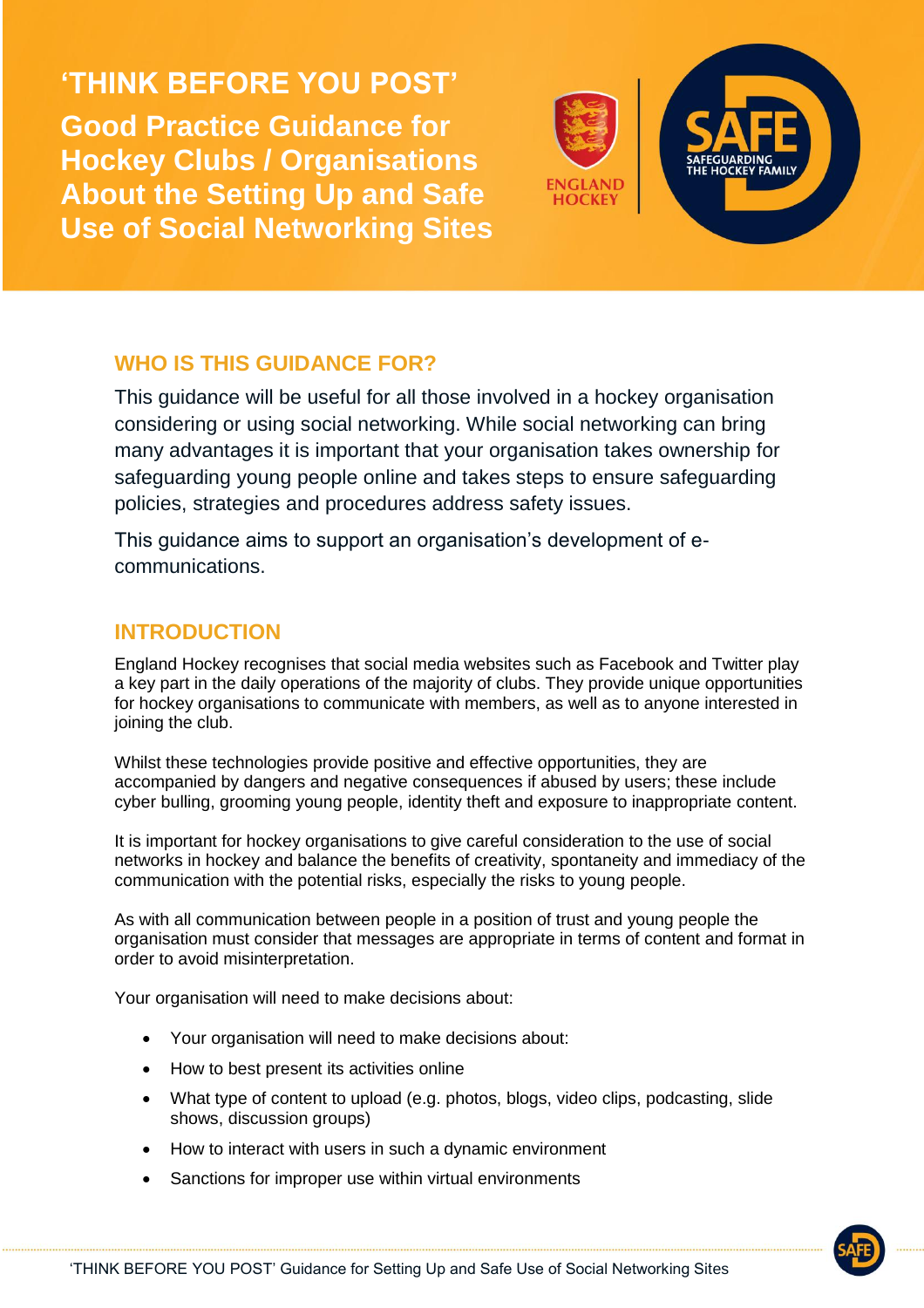# **GOOD PRACTICE GUIDELINES**

The following guidelines contain practical safety measures to hockey organisations and provide a useful starting point for the development of your organisation's online safeguarding strategy.

# **1. Ensure that england hockey policies, procedures and good practice guidelines are fully integrated into your existing safeguarding strategy, policies and procedures**

When writing club policies and procedures for your own organisation, you and your members are bound by the England Hockey Safeguarding and Protecting Young People Policy, Procedure and Good Practice Guidelines and the 'Respect' Code of Ethics and Behaviour which are downloadable from the England Hockey website.

The Policies, Procedures and Good Practice Guidelines of England Hockey and your own organisation apply equally both online and offline.

#### **Report online concerns about possible abuse**

Reporting procedures should include the reporting of potentially illegal/abusive content or activity, including sexual imagery and online grooming. Concerns arising online should be reported in line with England Hockey procedures, available from the website www.englandhockey.co.uk/safe

 Where a child or young person may be in immediate danger, always dial 999 for police assistance.

# **2. Understanding what is acceptable and unacceptable behaviour on social networking sites**

Become familiar with social networking sites and their interactive services **before** setting up your organisations presence on a social networking site or other interactive services, including privacy and safety tools, the terms of service (the terms of service usually contain what is acceptable and unacceptable behaviour), and how users can contact the site if they should have a concern or complaint.

Be clear to all users what the site is and isn't to be used for  $-$  i.e. not for abusing umpires / players / other club members.

### **3. Ensure that staff and volunteers, including coaches and athletes are aware of the need to protect their privacy online**

Make sure that your staff and coaches (paid and volunteers), members and parents, are aware of the need to protect their own privacy online. They should understand the risks in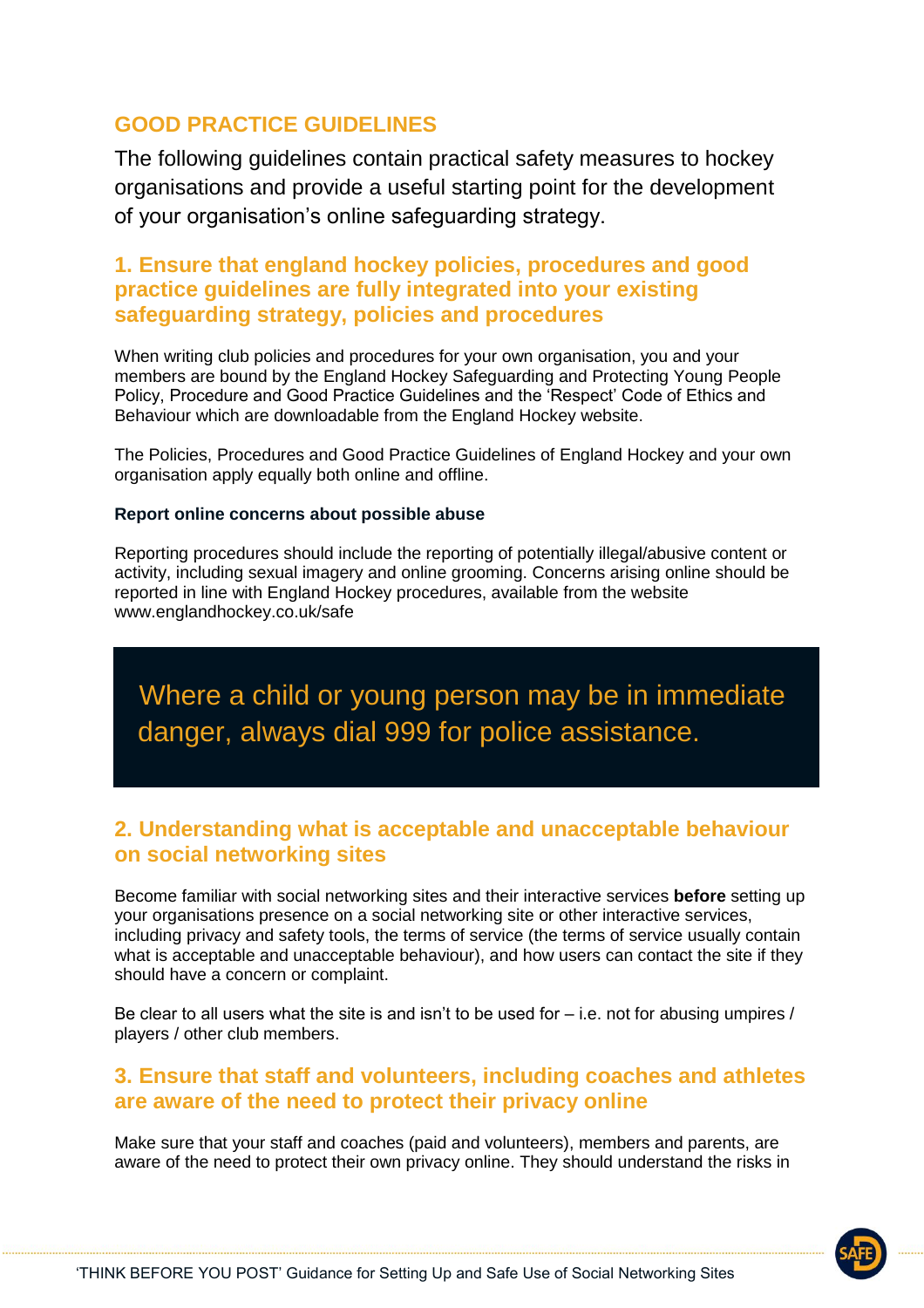posting and sharing content which may damage theirs and your organisations reputation before they link their webpage/profile to the organisations profile.

# **4. Registration or 'signing up' your organisation:**

#### **Choose an appropriate email address to register/set up a page/account**

This requires an email address; ideally including the name of your organisation rather than a personal email address (e.g. joebloggs@hockeyassociation.co.uk rather than joebloggs@hotmail.com). This will reduce the risk of the establishment of imposter or fake profiles, and is important in relation to any liability or risk for an individual/employee required to set up the profile on behalf of the organisation.

#### **Security**

Ensure that log in details to the account are kept secure and only known to a limited number of members (Administrator, Welfare Officer). This will reduce the risk of the webpage/account being hacked into.

# **5. Decide how your webpage/profile will be managed within your organisation**

#### **Set Up and Management of the webpage/profile checklist**

- 1. Set up as a 'Page' not a personal profile (on social networking sites)
- 2. Set up the page preferably with the Welfare Officer
- 3. Apply the appropriate privacy levels according to the website
- 4. If available, add a profanity filter
- 5. Enable 'Comment/Post' review. Content will need to be constantly reviewed.
- 6. Include appropriate photos (club badges, action shots, if under 18 with consent)
- 7. Contact details of all officers (gain permission first)
- 8. Block any persons trying to post inappropriate material

#### **Training of administrator/webmaster**

This person(s) is most likely to have online contact with younger users, interacting with the webpage/profile. This person should be appropriately trained; it is recommended that they complete the England Hockey Online Safeguarding & Protecting Young People in Hockey Course, found on the website.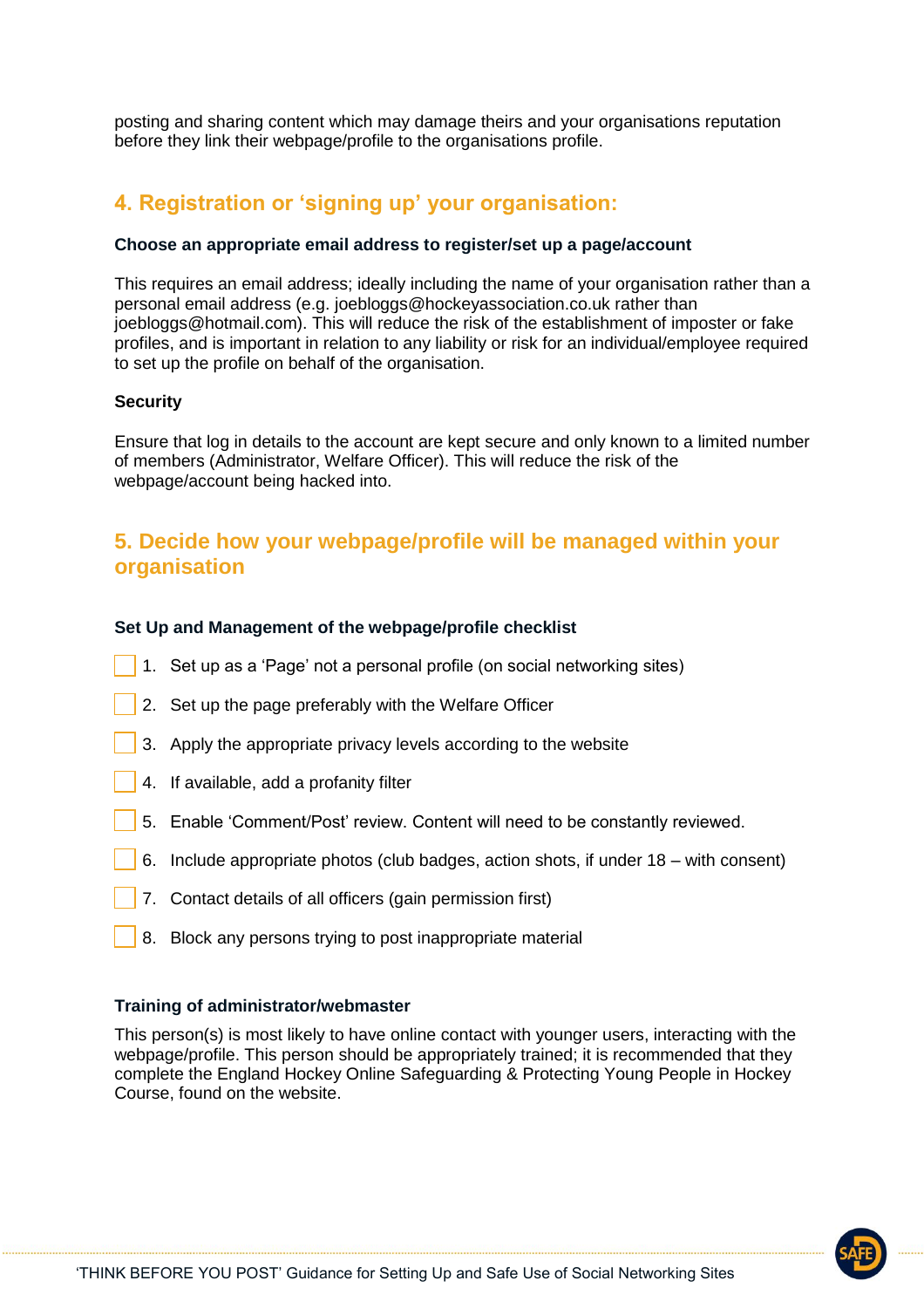#### **Involve your Welfare Officer at all times**

If you are engaging a social networks or moderation company to manage and moderate your webpage/profile it is important that the organisation Welfare Officer is kept informed. They have a responsibility for the management and moderation of the webpage/profile to ensure that any online safeguarding concerns are handled in line with England Hockey safeguarding policies and procedures.

#### **Rules and Regulations**

Rules and regulations should be set and clearly stated from the beginning whether the webpage/profile is created internally or by a third party.

### **6. Privacy and safety settings:**

#### **Set the appropriate privacy level**

Consider each of the privacy and safety settings available across all aspects of the sites i.e. photos, blog entries, image galleries and set the appropriate level of privacy taking into consideration your target audience and who you wish to see the content. Failing to set appropriate privacy levels could result in messages which are defamatory, libellous or obscene appearing on your profile before you have a chance to remove it. This may result in significant personal distress, risk to the reputation of the individual, organisation and hockey, and may require the intervention of England Hockey, the site providers and possibly the police.

#### **Creating as a 'Page' NOT as a personal profile (Facebook specific)**

Creating a club 'Page' rather than a profile restricts the administrator from viewing the member's personal profile. There are many advantages to creating a page such as:

- It will appear in search engines to attract new members
- Club updates will appear in news feeds
- Promotion of sales such as events, playing kit and sponsors
- Promotion of club fixtures and events

If using pictures of members under the age of 18, consent from parent /carers and the individual must be obtained beforehand and the individual shouldn't be identified.

#### **Accept friends/followers setting and minimum user age**

Agree a policy for who can and can't use the site, members of the organisation only or wider circulation. You may wish to check a user profile before accepting them. Do not accept friend requests from children under the minimum age for the site (usually 13 years).

The policy will need to include how this will be communicated to the organisations members, whilst fully explaining how you will communicate with Under 18s and Under 13s. England Hockey recommends involving parents/ person with parental responsibility in this communication.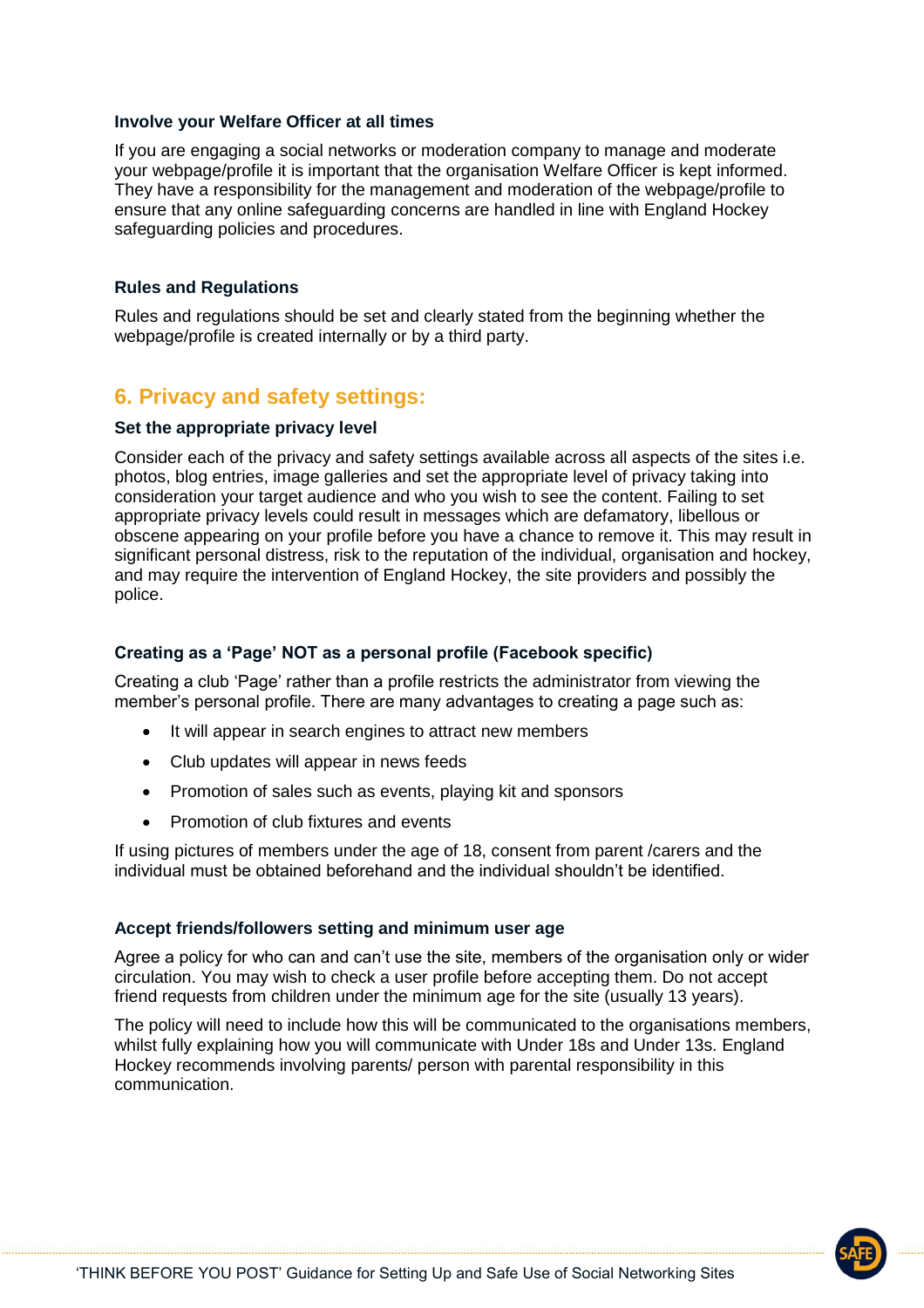#### **'Accept comment/picture/link' setting**

This allows a comment/picture/link to be reviewed before it appears on the webpage/profile. By doing so the administrator is able to approve the comment or, if necessary, block any inappropriate comments and report them to the correct channels.

## **7. Address safety when adding content to your webpage/profile:**

#### **Organisations contact details**

Add information about how to contact your organisation including a website address. Also include offline contact details for your organisation and your Welfare Officer. This allows users to contact your organisations directly and verify your organisation as well as knowing who to contact with any online queries.

#### **Links to safety and help organisations**

Use the website to promote and provide links to support organisations such as those listed at the end of this document. This provides guidance to those members who may not feel comfortable approaching an adult.

#### **Avoid taking personal details of young people**

Do not ask users to divulge personal details including home and email addresses, schools, or mobile numbers that may help locate a young person. It is best to provide the details of the event and signpost to where users can obtain further information e.g. further information can be obtained from....

#### **Uploading Content – 'think before you post'**

Consider any messages, photos, videos or information – do they comply with existing policies within your organisation? E.g. use of photographs of children. Is the content e.g. photographs and text appropriate to the audience? Always seek young person/parental permission to use the photos of those featured before adding to the sports webpage/ profile. By enabling the 'Accept comment/picture/feature' feature, the likeliness of inappropriate material being shared is significantly reduced.

#### **Points to consider**

- Do you understand e-safety issues and risks?
- Are you aware of the England Hockey Policy, Procedures and Guidance which address's safeguarding and behaviour?
- Does the organisation state clearly what is and isn't acceptable when using communication technologies?
- Do you raise awareness of e-safety issues with all members and parents?
- Do you know where to direct members and parents to sources of advice and information about e-safety?
- Do you know how to report an issue or concern?
- Do you know how to keep personal data secure and safe?